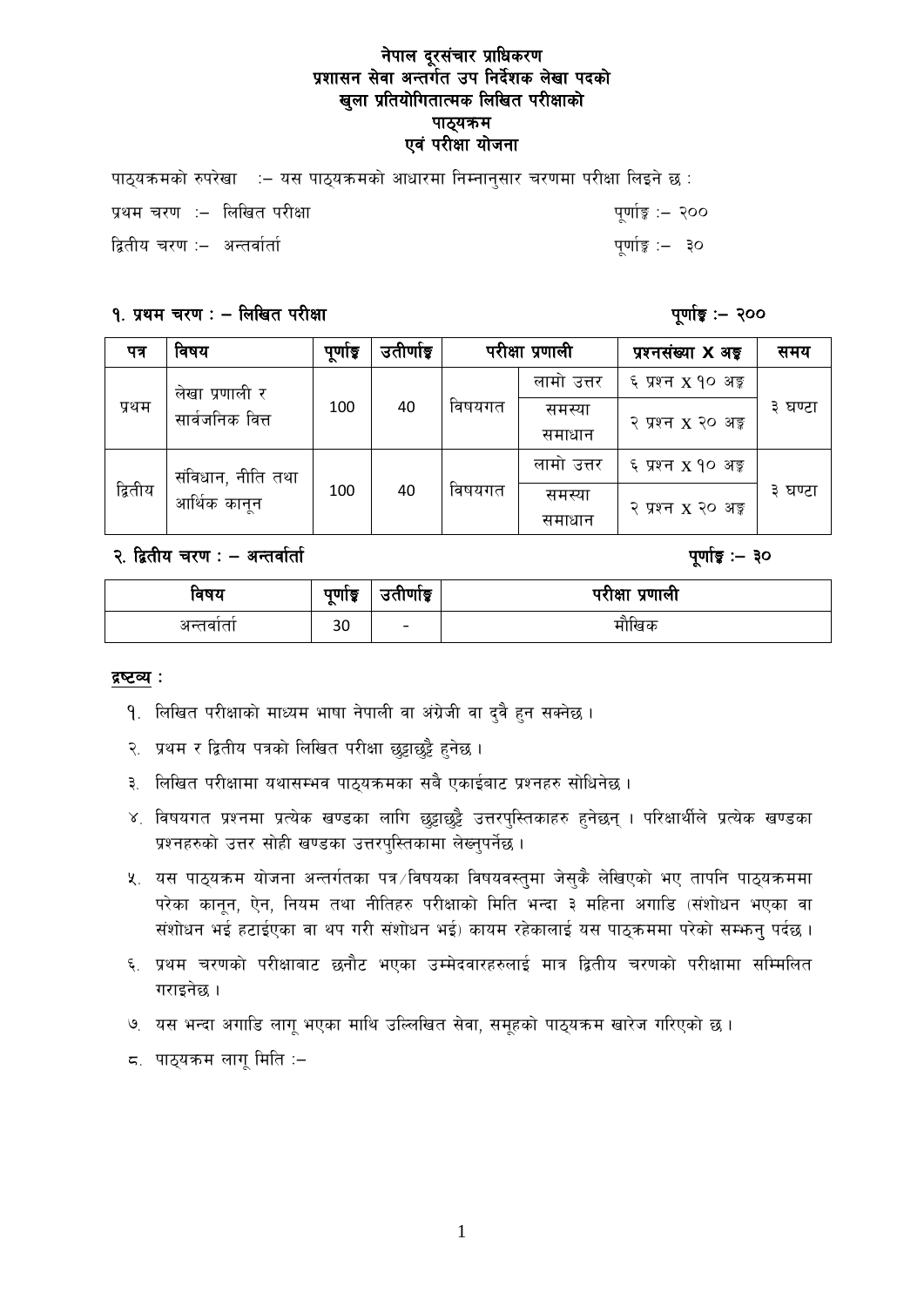# नेपाल दूरसंचार प्राधिकरण प्रशासन सेवा अन्तर्गत उप निर्देशक लेखा पदको खुला प्रतियोगितात्मक लिखित परीक्षाको पाठ्यक्रम प्रथम पत्र :- लेखा प्रणाली र सार्वजनिक वित्त

# खण्ड (क) - ५०अङ्क

#### लेखा प्रणाली : कार्यविधि र क्षेत्रहरु  $\mathbf{1}$ .

- लेखाको अवधारणा, आधारभूत तत्व, उद्देश्य र महत्व  $1.1$
- नेपाल सरकारको वर्तमान लेखा प्रणाली  $1.2$
- केन्द्रिय स्तरको लेखा र कार्य सञ्चालन स्तरीय लेखा  $1.3$
- विनियोजन, राजश्व, धरौटी र जिन्सी लेखा।  $1.4$
- नेपाल सरकारको कोष व्यवस्था, कोष लेखांकन (Fund Accounting), आयोजना  $1.5$ लेखांकन (Project Accounting) र रकमान्तर
- नगद र एकअल (Accrual) मा आधारित लेखाका प्रकारहरु  $1.6$
- दोहोरो लेखा प्रणालीको सिद्धान्त र सो सम्बन्धी खाताहरु  $1.7$
- सन्तुलन परिक्षण (Balance Reconciliation)  $1.8$
- वित्तिय लेखांकन  $1.9$
- 1.10 व्यवस्थापन लेखांकन
- 1.11 लागत लेखांकन
- 1.12 आम्दानी लेखांकन
- 1.13 जिम्मेवारी लेखांकन
- 1.14 नेपाल लेखा मापदण्ड (Nepal Accounting Standard)
- 1.15 सरकारी लेखा सम्बन्धी अन्तर्राष्टिय मापदण्ड

#### लेखांकन नीति तथा समायोजन  $2.$

- हासक**ट्टी**  $2.1$
- वक्यौता व्यवस्थापन  $2.2$
- खरीद व्यवस्थापन  $23$
- 2.4 जिन्सी खर्च र मुल्यांकन
- जिन्सी मौज्दात मुल्यांकन  $2.5$
- चाल पंजि व्यवस्थापन  $2.6$
- आर्थिक विवरण र आर्थिक विश्लेषण  $2.7$
- नगद प्रवाह विवरण  $2.8$
- फण्ड (Fund) प्रवाह विवरण  $2.9$
- 2.10 Liquidity Ratio, Profitability Ratio, Activity Ratio / Leverage Ratio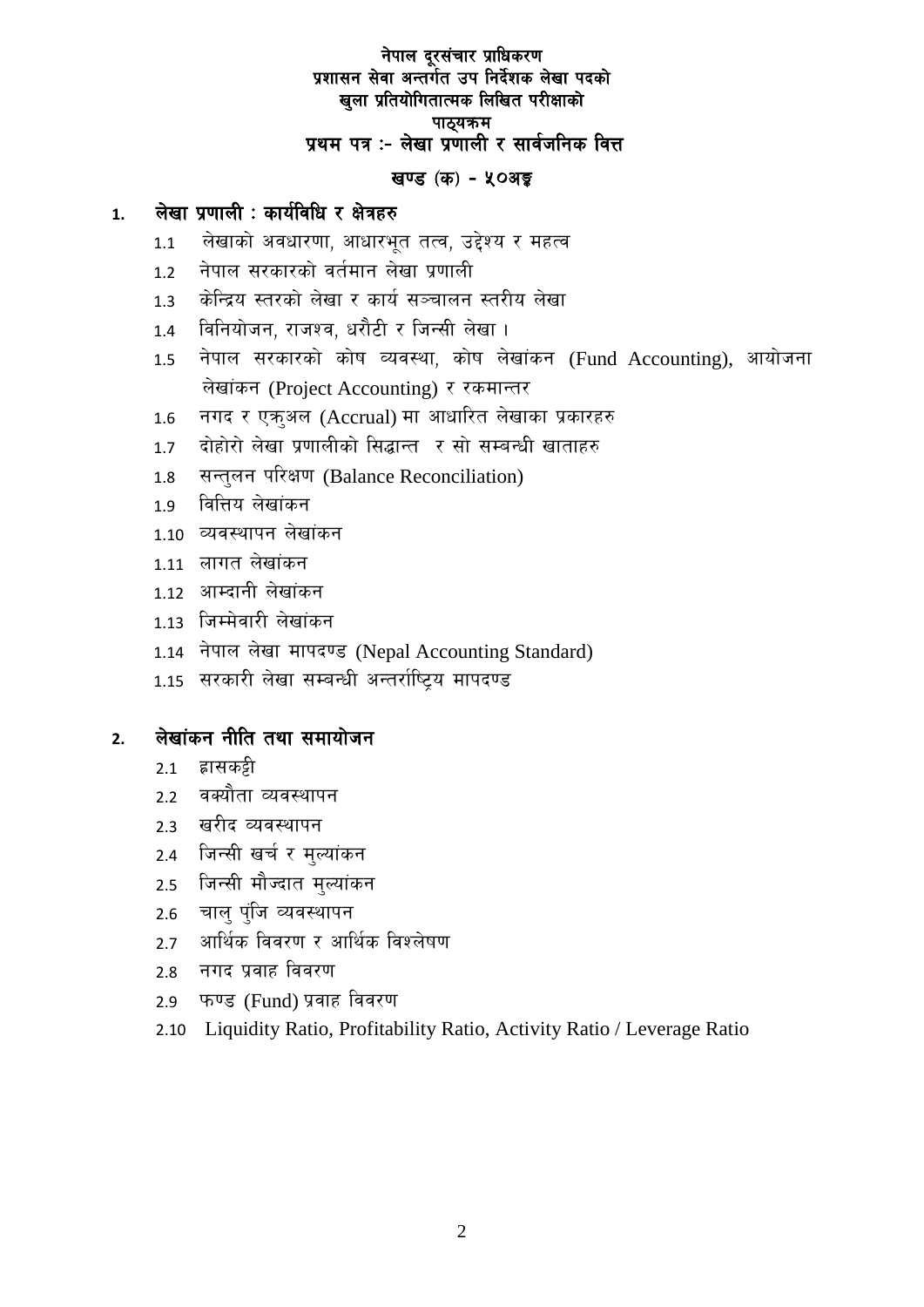# नेपाल दूरसंचार प्राधिकरण प्रशासन सेवा अन्तर्गत उप निर्देशक लेखा पदको खुला प्रतियोगितात्मक लिखित परीक्षाको पाठ्यक्रम

### खण्ड (ख) - ५०अङ्क

#### सार्वजनिक वित्त तथा लेखापरीक्षण  $3<sub>1</sub>$

- आर्थिक प्रशासनको अर्थ, क्षेत्र, प्रमुख कार्यहरु र महत्व  $3.1$
- बजेटको अर्थ, महत्व र किसिम  $3.2$
- वजेट कार्यान्वयनसंग सम्बन्धित मुख्य मुख्य कामहरु  $3.3$
- मौद्रिक तथा वित्तीय नीतिको सैद्धान्तिक अवधारणा  $3.4$
- राजश्व, सार्वजनिक खर्च र सार्वजनिक ऋण  $3.5$
- नियन्त्रण तथा लेखा परीक्षण  $3.6$
- आन्तरिक लेखा परिक्षण, अन्तिम लेखा परिक्षण, आन्तरिक नियन्त्रण र यसका  $3.7$ तरीकाहरु, कार्यमलक लेखा परीक्षण, व्यवस्थापन लेखा परीक्षण र बेरुज फछयौंट
- आर्थिक अनुशासन र वित्तीय व्यवस्थापन र लेखापरिक्षण  $3.8$
- मूल्य नीति: Tariff, Surcharge, Rebate, Discount, Accruals of Outstanding,  $3.9$ Prepaid Expenses, Reconciliation of Accounts, Adjustments
- नेपालमा सार्वजनिक संस्थाको वित्तिय प्रणाली, अवस्था, समस्या र चुनौतीहरु  $3.10$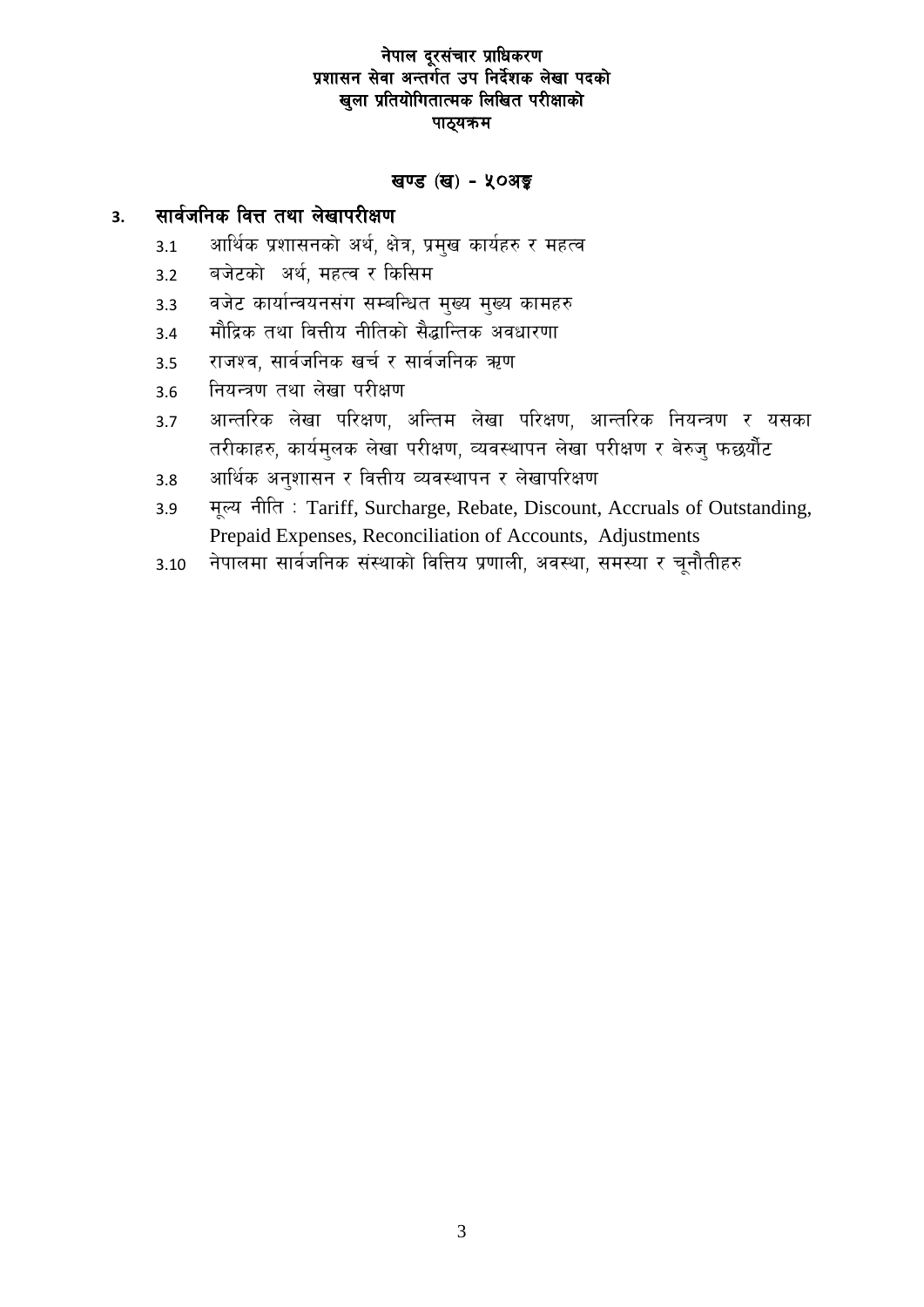# नेपाल दूरसंचार प्राधिकरण प्रशासन सेवा अन्तर्गत उप निर्देशक लेखा पदको खला प्रतियोगितात्मक लिखित परीक्षाको पाठ्यक्रम द्वितीय पत्र :- संविधान, नीति तथा आर्थिक कानून

# खण्ड (क) - ५० अङ्क

#### संविधान, नीति र विविध  $\mathbf{1}$ .

- नेपालको संवैधानिक विकास र विद्यमान नेपालको संविधान (भाग ४, १०, १६, १९,  $1.1$ २२ र २६)
- मिश्रीत अर्थ व्यवस्थाको सिद्धान्त र अवधारणा  $1.2$
- सचना तथा संचार क्षेत्रको दिर्घकालिन नीति, २०५९  $1.3$
- सूचना तथा सञ्चार प्रविधि नीति, २०७२  $1.4$
- दरसञ्चार नीति, २०६०  $1.5$
- वजेट खर्च र सार्वजनिक खरिद सम्बन्धी काननी व्यवस्था  $1.6$
- आर्थिक कारोवार गर्दा अपनाउने बैकिङ्ग प्रक्रिया एवं कार्यालय र बैंक बीचको सम्बन्ध  $1.7$
- सार्वजनिक लेखा समिति, महालेखा परीक्षकको विभाग, बेरुज फछयौंट समिति र अर्थ 1.8 मन्त्रालयको काम कर्तव्य र अधिकार एवं यी निकाय विचको कार्यगत अन्तरसम्बन्ध
- Corporate Budgeting को अवधारणा  $1.9$
- नेपालमा सार्वजनिक संस्थानको आर्थिक स्थिति, वित्तीय स्थिति, लेखा प्रणाली र  $1.10$ व्यवस्थापनसंग सम्बन्धित विविध विषयहरु
- नेपालमा बैक, वित्तीय संस्था, पुँजी बजार, औद्योगिक बातावरण र लगानीको विद्यमान 1.11 अवस्था
- विश्वव्यापिकरण तथा विश्व ब्यापार संगठन (WTO), नेपालको विश्व ब्यापार 1.12 संगठनमा सहभागिताले नेपालको अर्थत्रन्त्रमा पार्ने प्रभाव
- आर्थिक नेपालको विकासमा अन्तर्राष्टिय वित्तीय संस्थाहरु  $1.13$ World Bank, IMF, ADB को भूमिका
- E-Business र E-Commerce सम्बन्धी जानकारी 1.14
- आयोजना ब्यवस्थापन (Project Management) एवं लगानी व्यवस्थापनको 1.15 आधारभत सिद्धान्त र मान्यता

# खण्ड (ख) - ५०अङ्क

#### ऐन. नियमहरु  $2.$

- सार्वजनिक खरिद ऐन. २०६३  $2.1$
- सार्वजनिक खरिद नियमावली, २०६४  $2.2$
- विद्यतीय कारोबार सम्बन्धी ऐन. २०६३  $2.3$
- करार ऐन, २०५६  $2.4$
- कम्पनी ऐन, २०६३  $2.5$
- लेखा परिक्षण ऐन, २०४८  $2.6$
- सम्पत्ती शद्धिकरण (मनि लाउण्डरिङ्ग) निवारण ऐन, २०६४  $2.7$